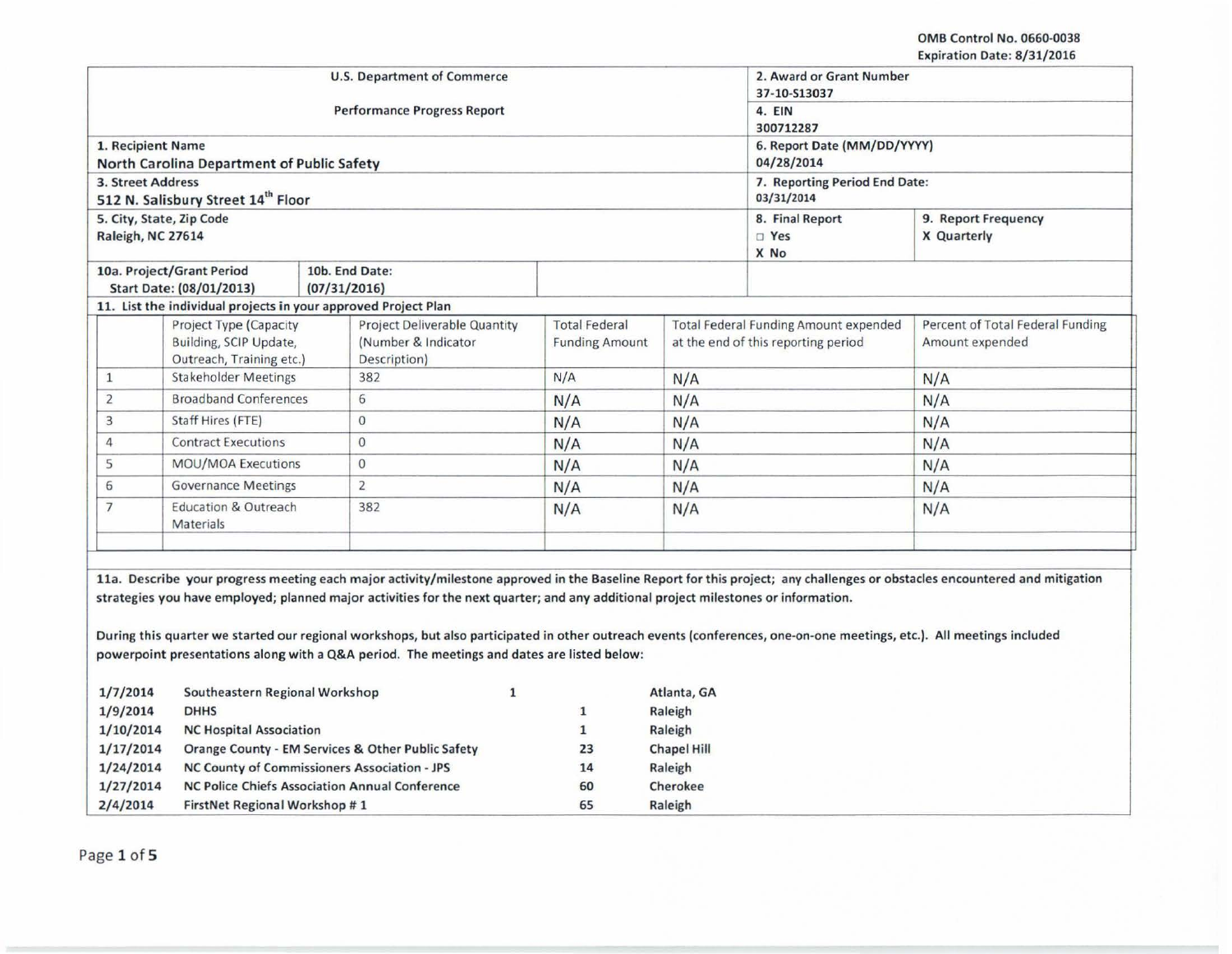| 2/5/2014  | <b>FirstNet Regional Workshop #2</b>                     |   | 18 | Henderson              |
|-----------|----------------------------------------------------------|---|----|------------------------|
| 2/11/2014 | <b>SEATOA - Webinar</b>                                  |   | 16 | Webinar                |
| 2/20/2014 | FirstNet Regional Workshop #3                            |   | 39 | Wilmington             |
| 2/25/2014 | <b>FirstNet Eastern Regional Workshop</b>                | 5 |    | Atlanta, GA            |
| 3/4/2014  | FirstNet Regional Workshop #4                            |   | 11 | Edenton                |
| 3/5/2015  | <b>FirstNet Regional Workshop #5</b>                     |   | 15 | Washington             |
| 3/6/2014  | FirstNet Regional Workshop #6                            |   | 20 | <b>New Bern</b>        |
| 3/14/2014 | Unity Tribal Conference - Annual NC Tribal Event         |   | 25 | Raleigh                |
| 3/20/2014 | <b>State Interoperability Executive Committee (SIEC)</b> |   | 20 | <b>Conference Call</b> |
| 3/25/2014 | FirstNet Regional Workshop #7                            |   | 59 | Charlotte              |
| 3/26/2014 | <b>FirstNet Regional Workshop #8</b>                     |   | 15 | Rockingham             |
|           |                                                          |   |    |                        |

We continue having significant challenges on the hiring of the remaining staff necessary to support this program at the state level. Our efforts to convey our concerns are finally successful. last week I was informed that the FirstNet program will become the responsibility of the State CIO. The formal announcement will be forthcoming this month.

11b. If the project team anticipates requesting any changes to the approved Baseline Report in the next quarter, describe those below. Note that any substantive changes to the Baseline Report must be approved by the Department of Commerce before implementation.

We will be formally requesting the re-alignment of this grant from the Department of Public Safety to the Office of the State CIO, effective July 1, 2014. We will also be rebaseline several activities on the project, mainly parts of the planning activities in Phase I.

11c. Provide any other information that would be useful to NTIA as it assesses this project's progress. Nothing to share at this point.

lld. Describe any success stories or best practices you have identified. Please be as specific as possible.

The audience in all regional workshops has been very receptive and some enthusiastic about the opportunities with FirstNet. I was invited to do a FirstNet presentation at the annual tribal event in Raleigh, NC and I had a chance to promote the program with the tribes (9 of them). They also were receptive.

12. Personnel

12a. If the project is not fully staffed, describe how any lack of staffing may impact the project's time line and when the project will be fully staffed.

The project is not currently fully staffed. It is projected that the  $1<sup>st</sup>$  year effort has been impacted by a minimum of 2 months. The work is currently performed by the Program Director and the Administrative Assistant. As such, we still plan to formally conclude our scheduled 14 regional outreach workshops by May, but we will continue the outreach as part of our Planning phase (part of Phase I). Our goal is to align the planning effort with the initial consultation and take as long as needed to do it correctly prior to getting ready for Phase II.

Page 2 of 5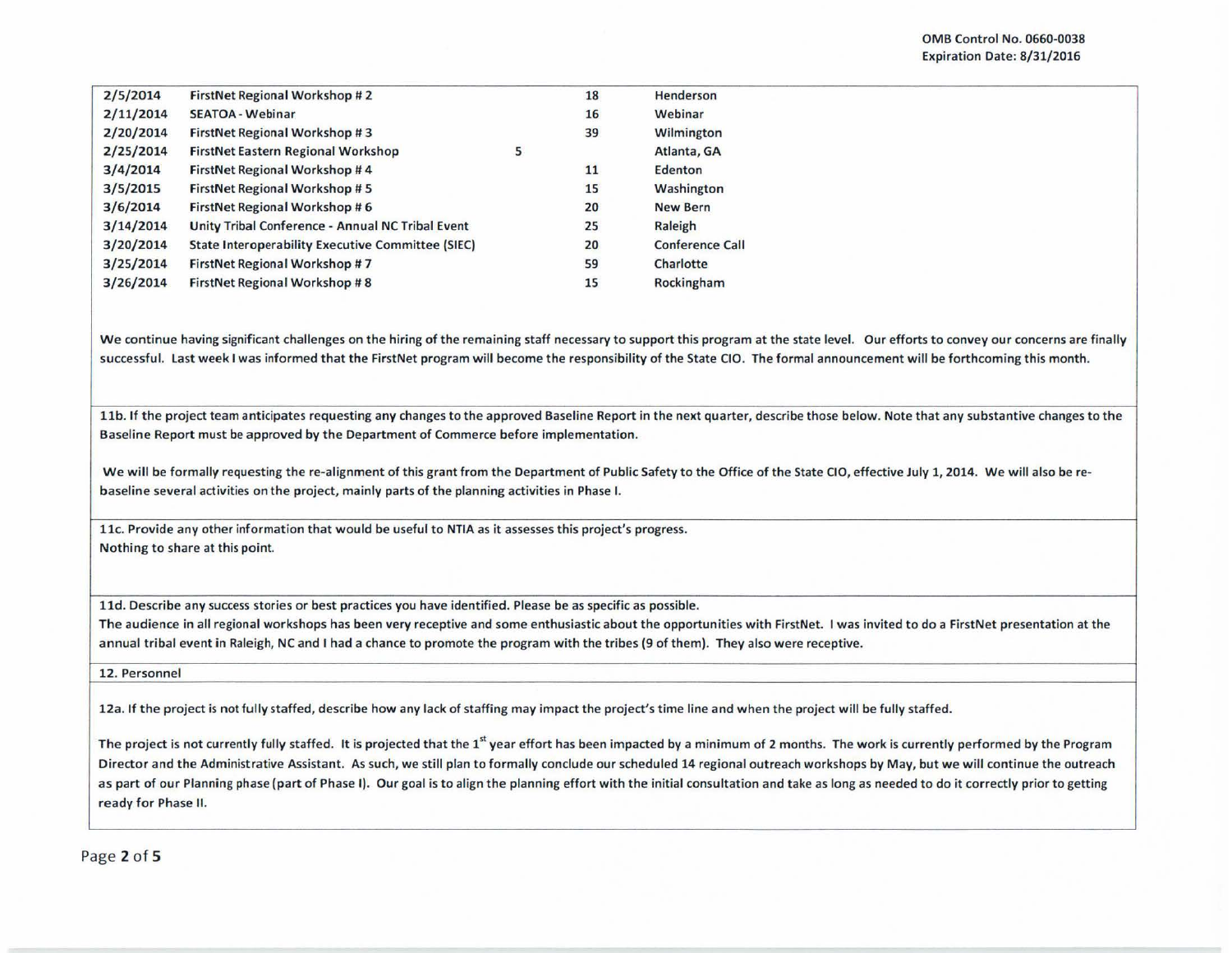## 12b. Staffing Table

| <b>Job Title</b>                |                                                                                                                                       |                          | FTE %        | Project(s) Assigned                             |        |                 |                        |                        | Change                 |
|---------------------------------|---------------------------------------------------------------------------------------------------------------------------------------|--------------------------|--------------|-------------------------------------------------|--------|-----------------|------------------------|------------------------|------------------------|
| <b>Program Director</b><br>100  |                                                                                                                                       |                          |              | Overall Responsible for the SLIGP 3-Year Effort |        |                 |                        |                        |                        |
| <b>Administrative Assistant</b> |                                                                                                                                       | 100                      |              | Assist the Project Team as Necessary            |        |                 |                        |                        |                        |
|                                 |                                                                                                                                       |                          |              |                                                 |        |                 |                        |                        |                        |
|                                 |                                                                                                                                       |                          |              |                                                 |        |                 |                        |                        |                        |
|                                 |                                                                                                                                       |                          |              |                                                 |        |                 |                        |                        |                        |
|                                 |                                                                                                                                       |                          |              |                                                 |        |                 |                        |                        |                        |
|                                 |                                                                                                                                       |                          |              |                                                 |        |                 |                        |                        |                        |
|                                 |                                                                                                                                       |                          |              | Add Row                                         |        | Remove Row      |                        |                        |                        |
|                                 |                                                                                                                                       |                          |              |                                                 |        |                 |                        |                        |                        |
|                                 | 13. Subcontracts (Vendors and/or Subrecipients)                                                                                       |                          |              |                                                 |        |                 |                        |                        |                        |
|                                 | 13a. Subcontracts Table - Include all subcontractors. The totals from this table must equal the "Subcontracts Total" in Question 14f. |                          |              |                                                 |        |                 |                        |                        |                        |
| Name                            | Subcontract Purpose                                                                                                                   | Type                     | RFP/RFQ      | Contract                                        | Start  | <b>End Date</b> | <b>Total Federal</b>   | <b>Total Matching</b>  | Project and % Assigned |
|                                 |                                                                                                                                       | (Vendor/Subrec.)         | Issued       | Executed                                        | Date   |                 | <b>Funds Allocated</b> | <b>Funds Allocated</b> |                        |
|                                 |                                                                                                                                       |                          | (Y/N)        | (Y/N)                                           |        |                 |                        |                        |                        |
| $NC$ ITS $-$ GIS                | Assist in mapping data                                                                                                                | <b>State Service</b>     | N            | Y                                               | 2/1/14 | 6/30/14         | 5,500                  | $\mathbf{0}$           |                        |
|                                 |                                                                                                                                       |                          |              |                                                 |        |                 |                        |                        |                        |
| <b>NC</b>                       | Assist in broadband                                                                                                                   | <b>State Service</b>     | $\mathsf{N}$ | N                                               | 7/1/14 | 6/30/16         | 100,000                | $\overline{0}$         | N/A                    |
| Commerce-                       | data gathering in rural                                                                                                               |                          |              |                                                 |        |                 |                        |                        |                        |
| Broadband                       | NC                                                                                                                                    |                          |              |                                                 |        |                 |                        |                        |                        |
| NC ITS - GIS                    | Assist in mapping data                                                                                                                | <b>State Service</b>     | $\mathsf{N}$ | $\mathsf{N}$                                    | 7/1/14 | 6/30/16         | 300,000                | $\mathbf{0}$           |                        |
|                                 | and providing                                                                                                                         |                          |              |                                                 |        |                 |                        |                        |                        |
|                                 | geospatial options                                                                                                                    |                          |              |                                                 |        |                 |                        |                        |                        |
| Data                            | Augment staff for data                                                                                                                | Private                  | N            | N                                               | 7/1/14 | 6/30/16         | 430,000                | 510,000                |                        |
| Collection                      | gathering and                                                                                                                         |                          |              |                                                 |        |                 |                        |                        |                        |
|                                 | assessments during                                                                                                                    |                          |              |                                                 |        |                 |                        |                        |                        |
|                                 | Phase II                                                                                                                              |                          |              |                                                 |        |                 |                        |                        |                        |
|                                 | Develop MOUs with                                                                                                                     | Local<br>Service/Private | $\mathsf{N}$ | $\mathsf{N}$                                    | 7/1/14 | 6/30/16         | 50,000                 | $\bf{0}$               |                        |
| Local MOUs                      |                                                                                                                                       |                          |              |                                                 |        |                 |                        |                        |                        |
|                                 | local co-ops as                                                                                                                       |                          |              |                                                 |        |                 |                        |                        |                        |
|                                 | necessary                                                                                                                             |                          |              |                                                 |        |                 |                        |                        |                        |
|                                 |                                                                                                                                       |                          |              | Add Row                                         |        | Remove Row      |                        |                        |                        |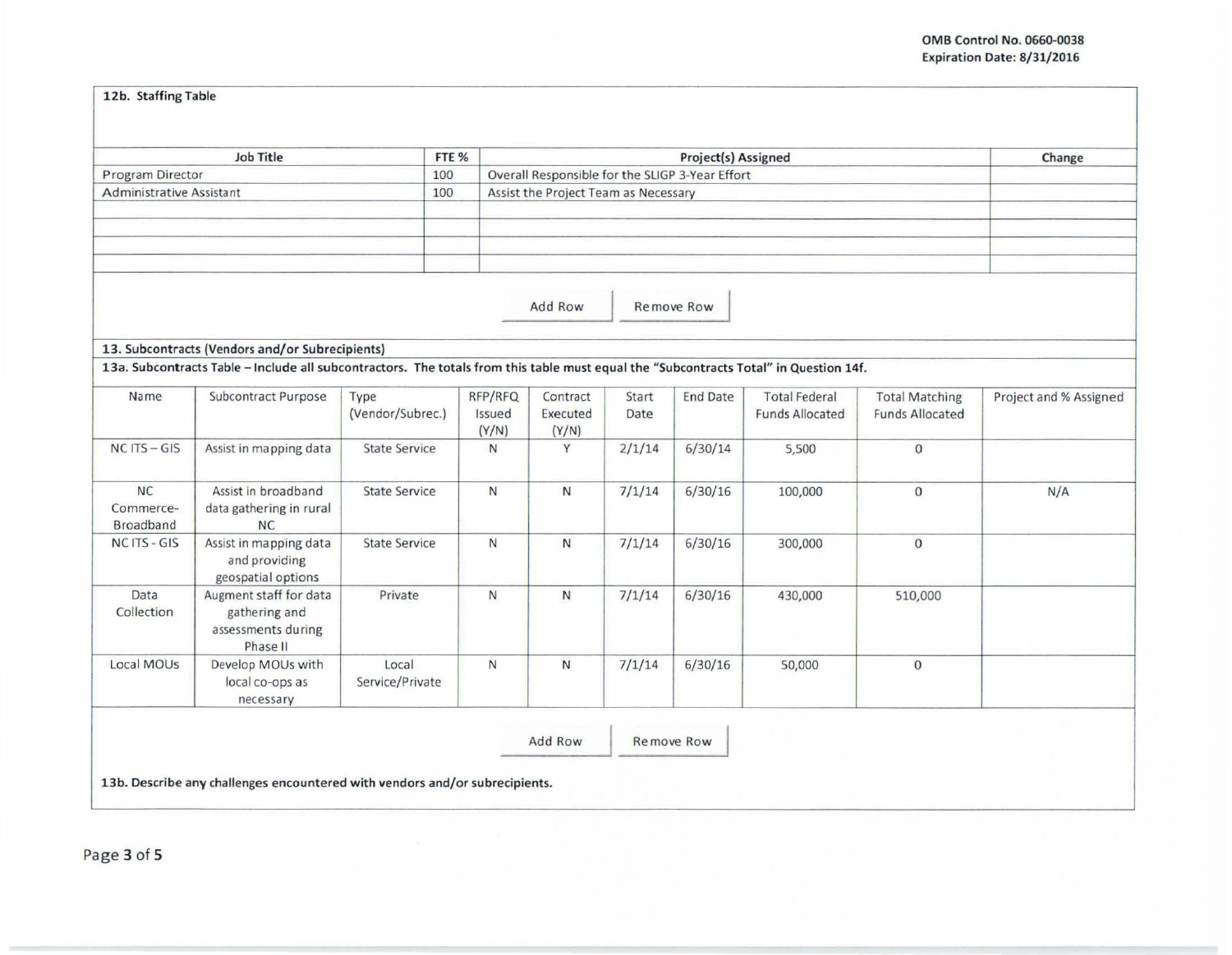## 14. Budget Worksheet - NOTE: BUDGETARY NUMBERS BELOW REFLECT REVISED CONTRACT AWARD DATED 12/6/2013

Columns 2, 3 and 4 must match your current project budget for the entire award, which is the SF-424A on file. Only list matching funds that the Department of Commerce has already approved.

| Project Budget Element (1)   | Federal Funds<br>Awarded (2) | <b>Approved Matching</b><br>Funds (3) | <b>Total Budget</b><br>(4) | <b>Federal Funds</b><br>Expended (5) | <b>Approved Matching Funds</b><br>Expended (6) | Total Funds Expended (7) |
|------------------------------|------------------------------|---------------------------------------|----------------------------|--------------------------------------|------------------------------------------------|--------------------------|
| a. Personnel Salaries        | 1,510,722                    | 81,036                                | 1,591,758                  | 28,333                               | 9,874                                          | 38,207                   |
| b. Personnel Fringe Benefits | 440,564                      | 16,662                                | 457,226                    | 9,395                                | 2,349                                          | 11,744                   |
| c. Travel                    | 244,458                      | 0                                     | 244,458                    | 11,166                               | 0                                              | 11,166                   |
| d. Equipment                 |                              |                                       |                            |                                      |                                                |                          |
| e. Materials/Supplies        | 28,516                       | 22,990                                | 51,506                     | 38                                   | 10                                             | 48                       |
| f. Subcontracts Total        | 885,500                      | 510,000                               | 1,395,500                  |                                      |                                                |                          |
| g. Other                     | 93,328                       | 176,896                               | 270,224                    | 11,963                               | 2,991                                          | 14,954                   |
| h. Total Costs               | 3,203,088                    | 807,584                               | 4,010,672                  | 60,895                               | 15,224                                         | 76,119                   |
| i. % of Total                |                              |                                       |                            | 80                                   | 20                                             | 100                      |

15. Certification: I certify to the best of my knowledge and belief that this report is correct and complete for performance of activities for the purpose(s) set forth in the award documents. George Bakolia

| 16a. Typed or printed name and title of Authorized Certifying Official | 16c. Telephone (area code, number, and extension) |
|------------------------------------------------------------------------|---------------------------------------------------|
| George Bakolia                                                         | 919-899-9146                                      |
|                                                                        | 16d, Email Address                                |
| North Carolina FirstNet Program Director                               |                                                   |
|                                                                        | George.bakolia@nc.gov                             |
| 16b. Signature of Authorized Certifying Official                       | 16e. Date Report Submitted (month, day, year)     |
|                                                                        | 04/28/2014                                        |

Page 4 of 5